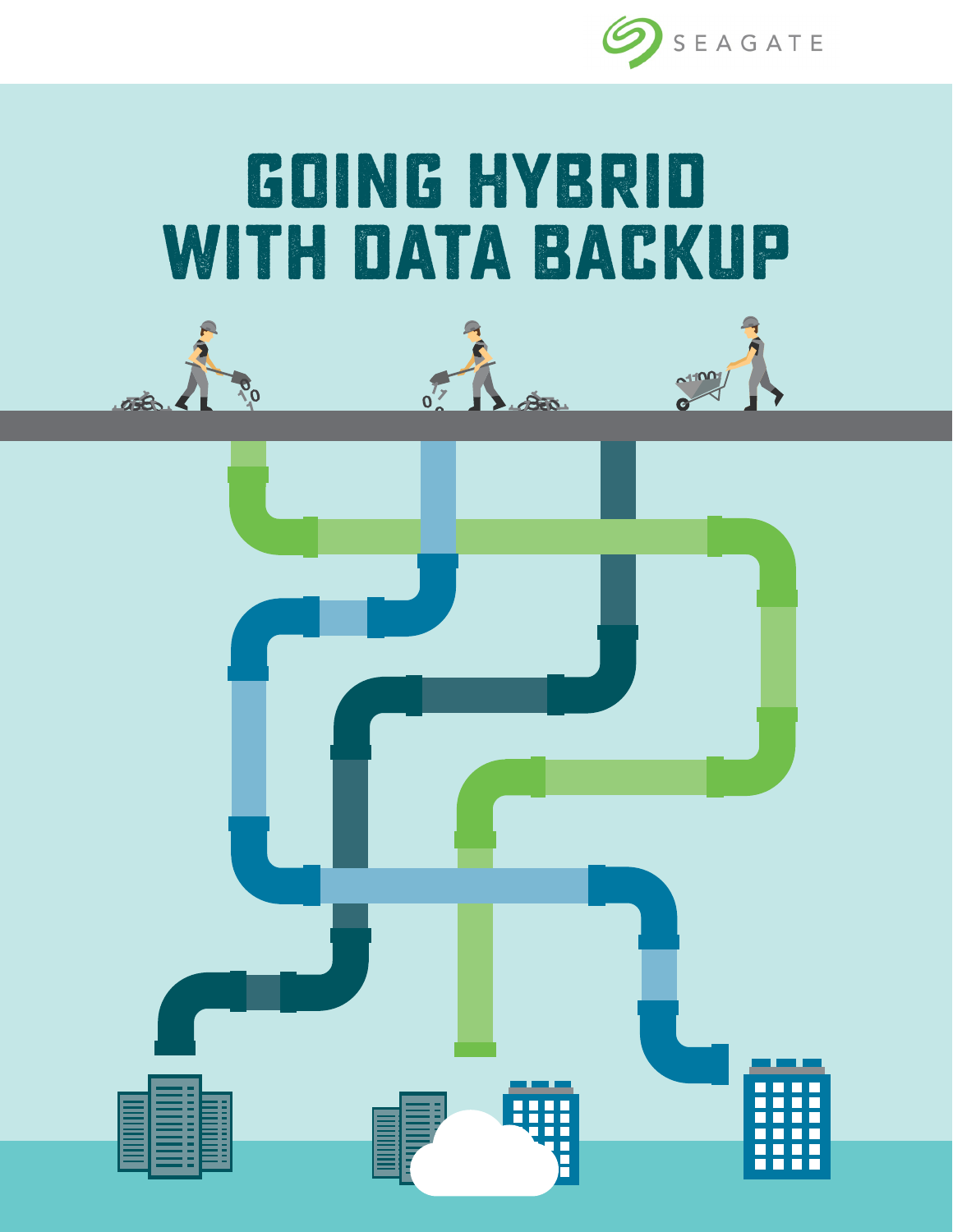## TABLE OF CONTENTS

| Introduction                                        |   |
|-----------------------------------------------------|---|
| Current Approaches to Data Backup                   | 4 |
| Hybrid Cloud Data Backup-Perceptions Versus Reality | 6 |
| Key Considerations for Hybrid Backup                | 8 |
| Hybrid Backup Solutions are Gaining Momentum        | ч |

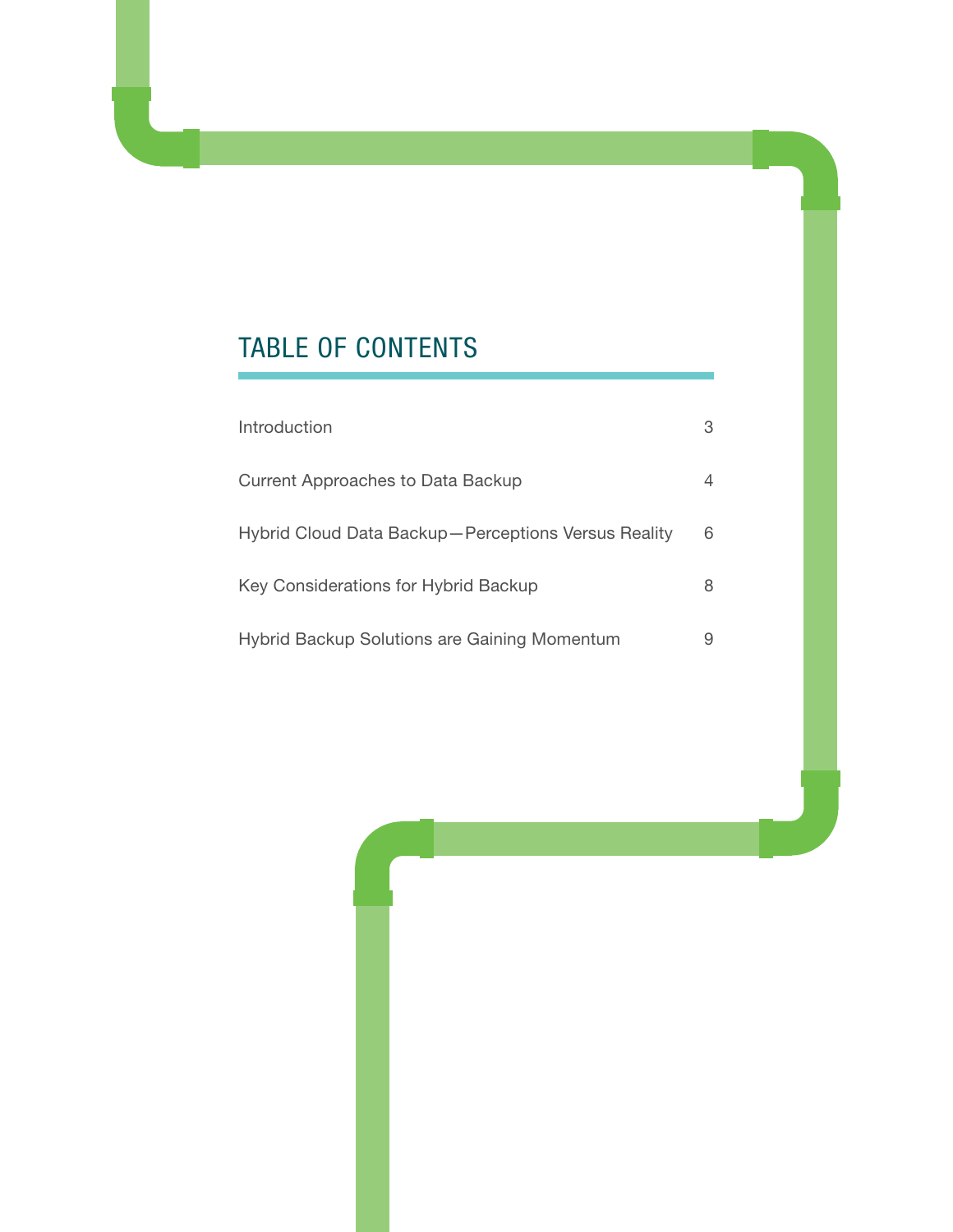IT professionals know that incorporating a data backup and recovery strategy into their day-today operations is not optional. After all, any amount of data loss can be crippling to the business. And with the sheer rate of growth in data volumes that organizations manage today, the importance of having a solid backup solution in place cannot be overstated.

Today the options for data backup are broader than ever before, ranging from strictly on-premises solutions to cloud-hosted solutions, to a combination of both. Which types of data backup are IT pros using the most? What are their perceptions around various practices? And do their perceptions align with reality? We wanted to find out.

Spiceworks recently conducted a survey of more than 150 IT professionals in organizations of 500+ employees to better understand their data backup practices—specifically their usage of *hybrid data backup solutions*—or combinations of on-premises and cloud backup.

Survey respondents were either using or considering a move to a hybrid data backup solution within the next 12 months—but of those currently using hybrid backup solutions, their views on what they've actually experienced with the solution are in some cases different than what they expected.

*"What many people don't realize is that one of the guiltiest culprits behind data growth is actually backup data. Between 2010 and 2012, the average enterprise server backup data store grew by 42%."*

-Forrester1

This white paper details how IT professionals commonly approach data backup, as well as the benefits, challenges and key considerations they relate to hybrid backup solutions.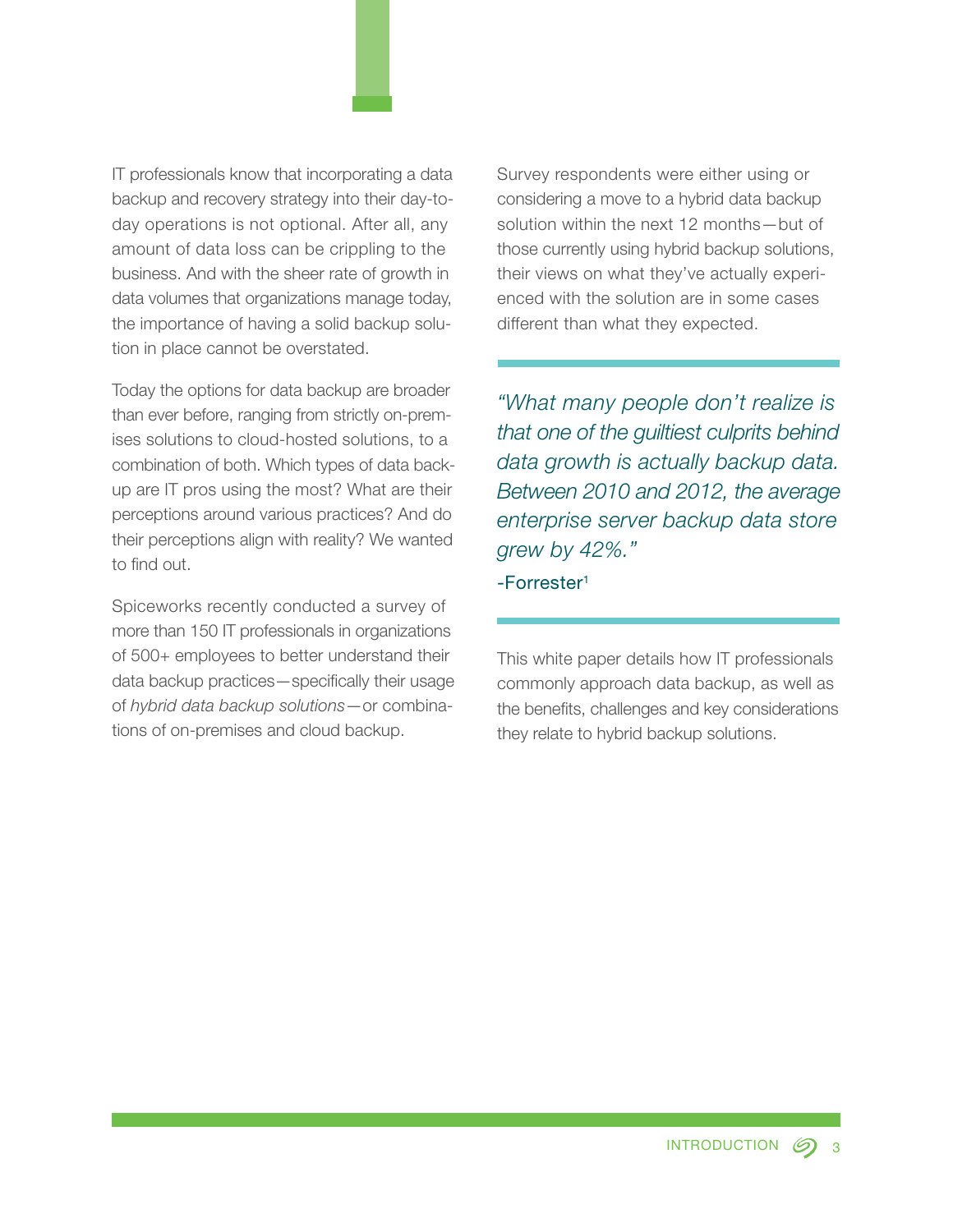## CURRENT APPROACHES TO DATA BACKUP

IT professionals are tasked with backing up massive volumes of data. The majority of respondents (89%) said they back up 10 TB or more. Of the data backed up, an average of 54% was deemed mission-critical.

About a third (30%) of respondents use a hybrid backup approach; the majority favor more traditional methods, with 85% backing up on-premises and 44% using an off-premises location that their organization owns.



#### Methods of Backing Up Data

*(Multiple service selections were permitted)*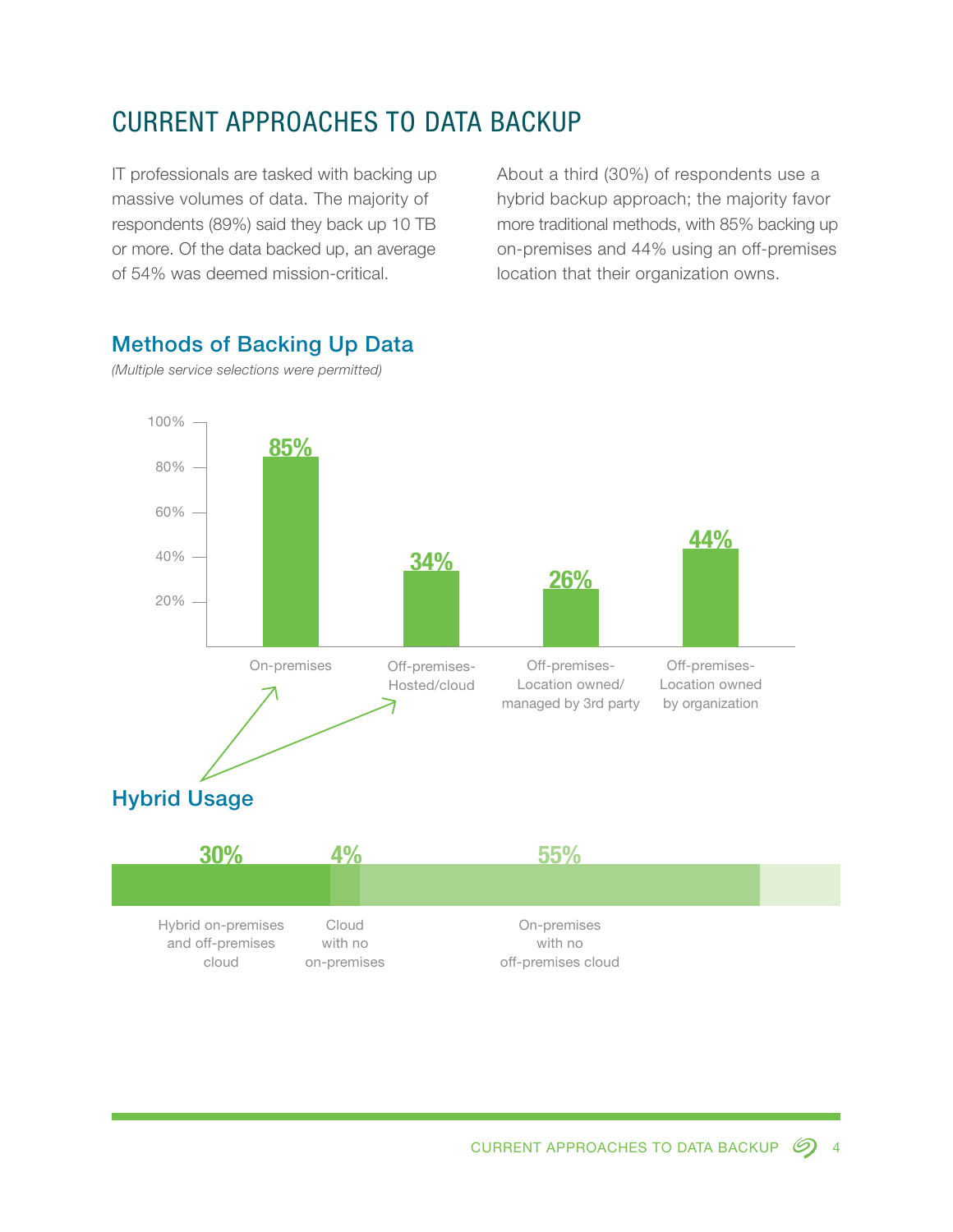Most IT professionals said they back up data with a direct-attached storage (DAS) device or external hard drive. Just more than half use data replication, nearly as many use regular snapshots, and roughly a third use a cloud-based or hosted service.



#### Data Backup and Recovery Solution Use

*"Cloud backup outsources the physical infrastructure management without outsourcing the human intelligence that makes a backup strategy effective. Cloud as a backup service tier may broaden an organization's data protection strategy, if desktop/laptop backup isn't currently provided, without increasing the workload on IT."*

-Phil Goodwin, TechTarget<sup>2</sup>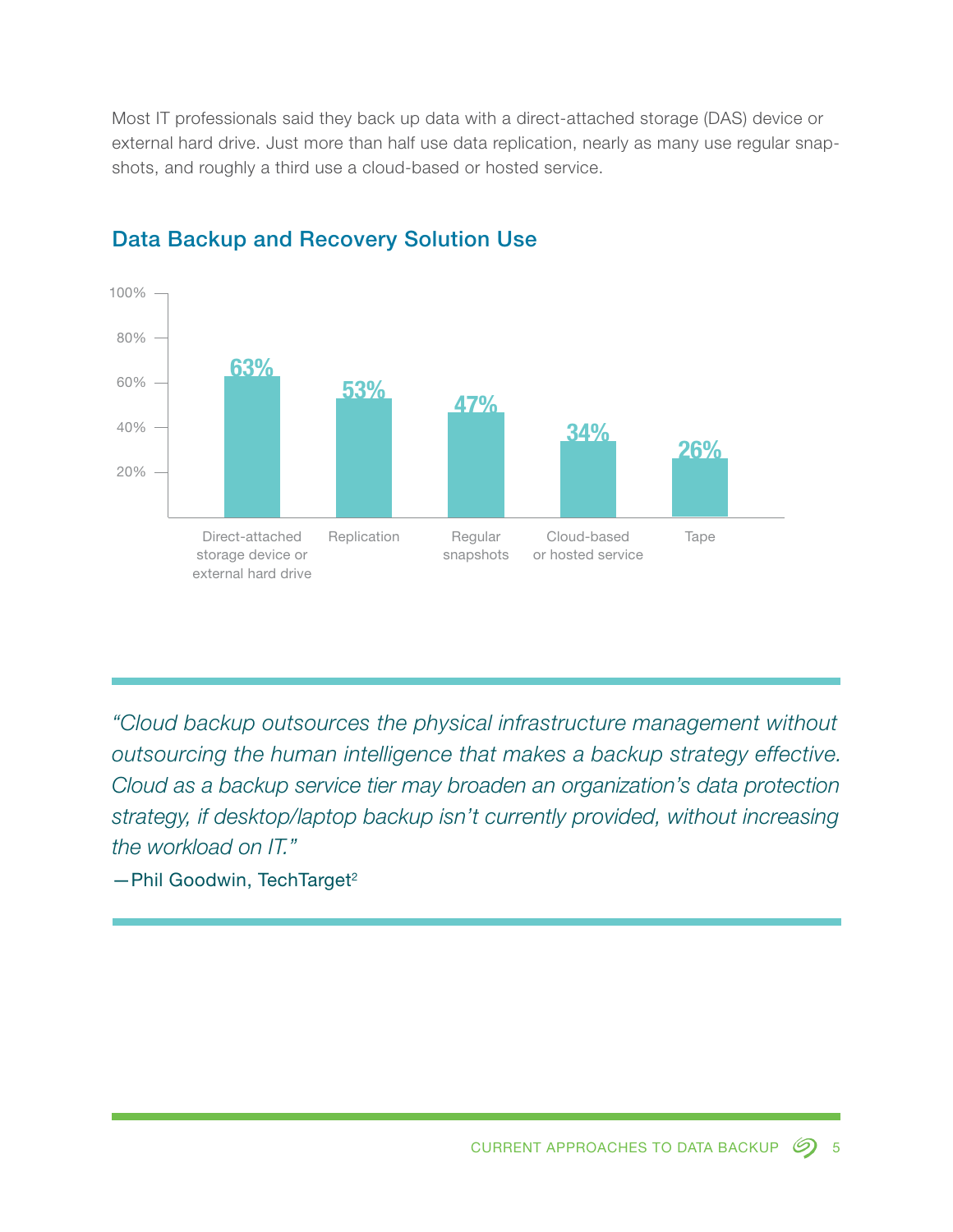## HYBRID CLOUD DATA BACKUP—PERCEPTIONS VERSUS REALITY

According to survey respondents, the benefits of a hybrid data backup approach vary in theory versus actual practice. Of those using a hybrid solution, the top benefits they have experienced are focused around faster recovery, increased reliability, availability/performance, and increased security. This is because using fail-proof cloud recovery automatically backs up server data safely, efficiently and easily. Having a secondary backup site in the cloud ensures IT professionals can recover their

data quickly, anytime they need it. End-to-end security ensures no one has access to data except authorized users.

However, for those who haven't yet moved to a hybrid backup approach, they expect such a solution would bring increased efficiency, faster recovery, and reduced costs—among other benefits. It provides these as well, just in a different order.

#### Top 5 Benefits of Hybrid Data Backup Approach: Expected vs. Actual

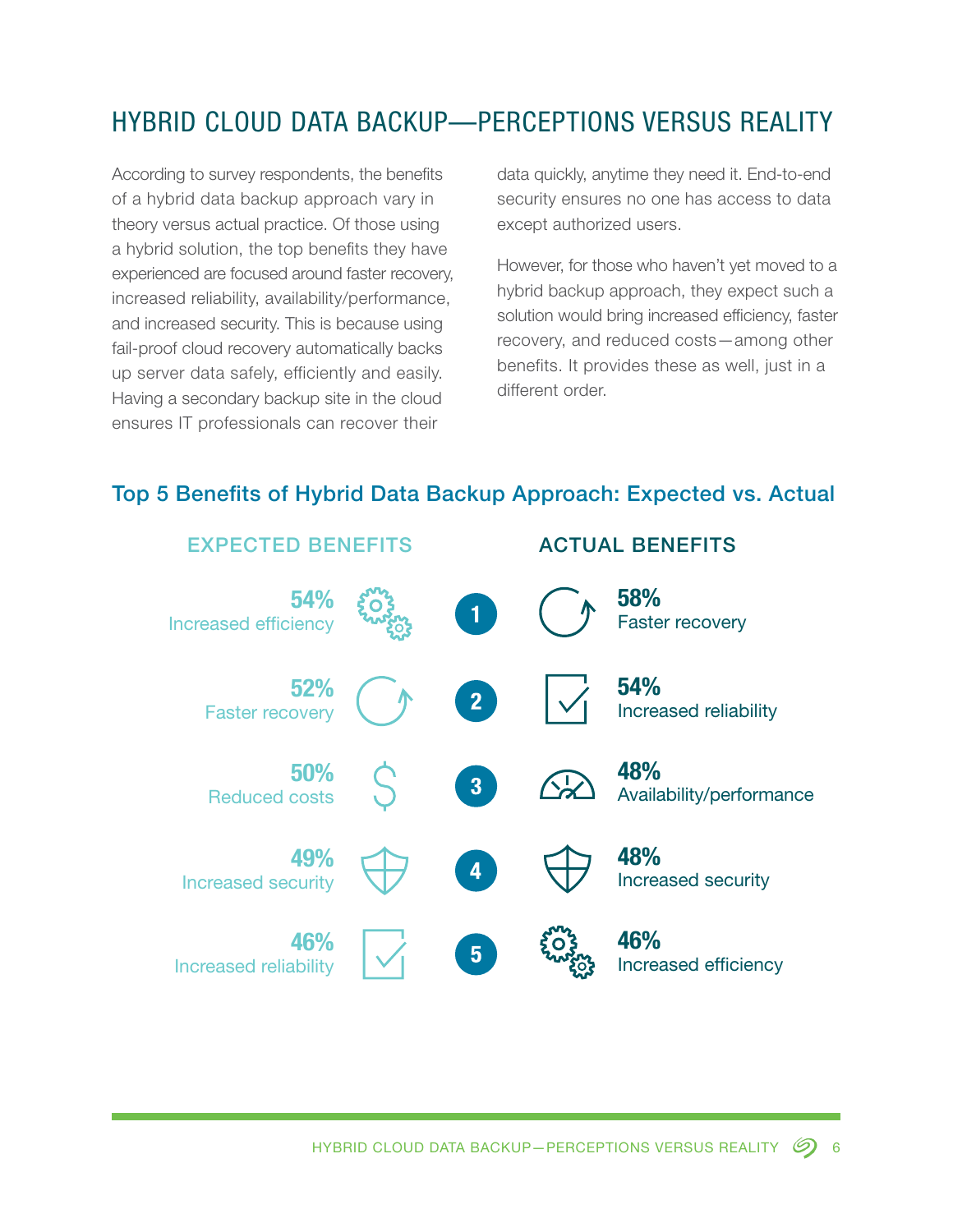While hybrid data backup is a step in the right direction, there are still challenges to overcome.

The expected vs. actual *challenges* of hybrid backup solutions also differ. Even though hybrid backup users reported security as one of the top benefits of hybrid backups, they also cite it as a challenge. Just under a third also face challenges around compliance requirements, ease of recovery and costs.

Those considering using hybrid backups—but who've not yet made the transition—reported they anticipate challenges around security,

reliability, and cost. In reality, reliability and cost weren't top challenges IT pros experienced.

Security and compliance issues can be easily resolved if you ask the right questions when considering hybrid cloud backups. Get the facts about end-to-end encryption processes designed to mitigate these challenges. Encryption at rest and encryption in flight covers data protection from a security and compliance standpoint, when it comes sending them to the cloud. The right solution can address all of these challenges.

#### Top 5 Challenges of Hybrid Data Backup: Expected vs. Actual

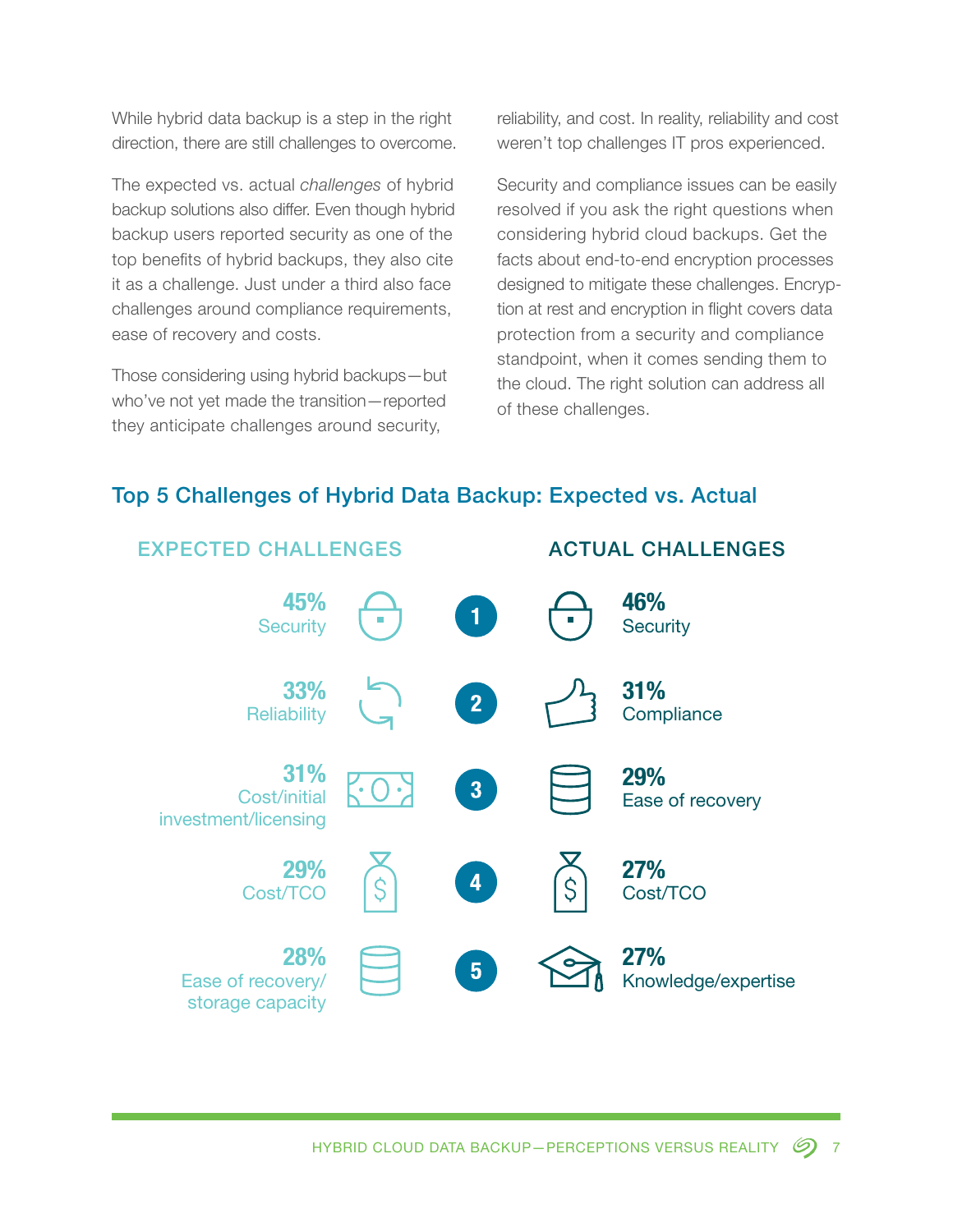## KEY CONSIDERATIONS FOR HYBRID BACKUP

When asked about the most important factors to consider in choosing a hybrid backup solution, IT professionals cited numerous factors, which closely aligned with some of their chief concerns. The majority named security as the top consideration, followed by reliability and high availability/ performance—although several other factors rated almost equally as high on the list of considerations.

#### Top Factors of Hybrid Cloud Consideration

*(Of those rating the factor as "very important" or "critical" on a 5-point scale)*